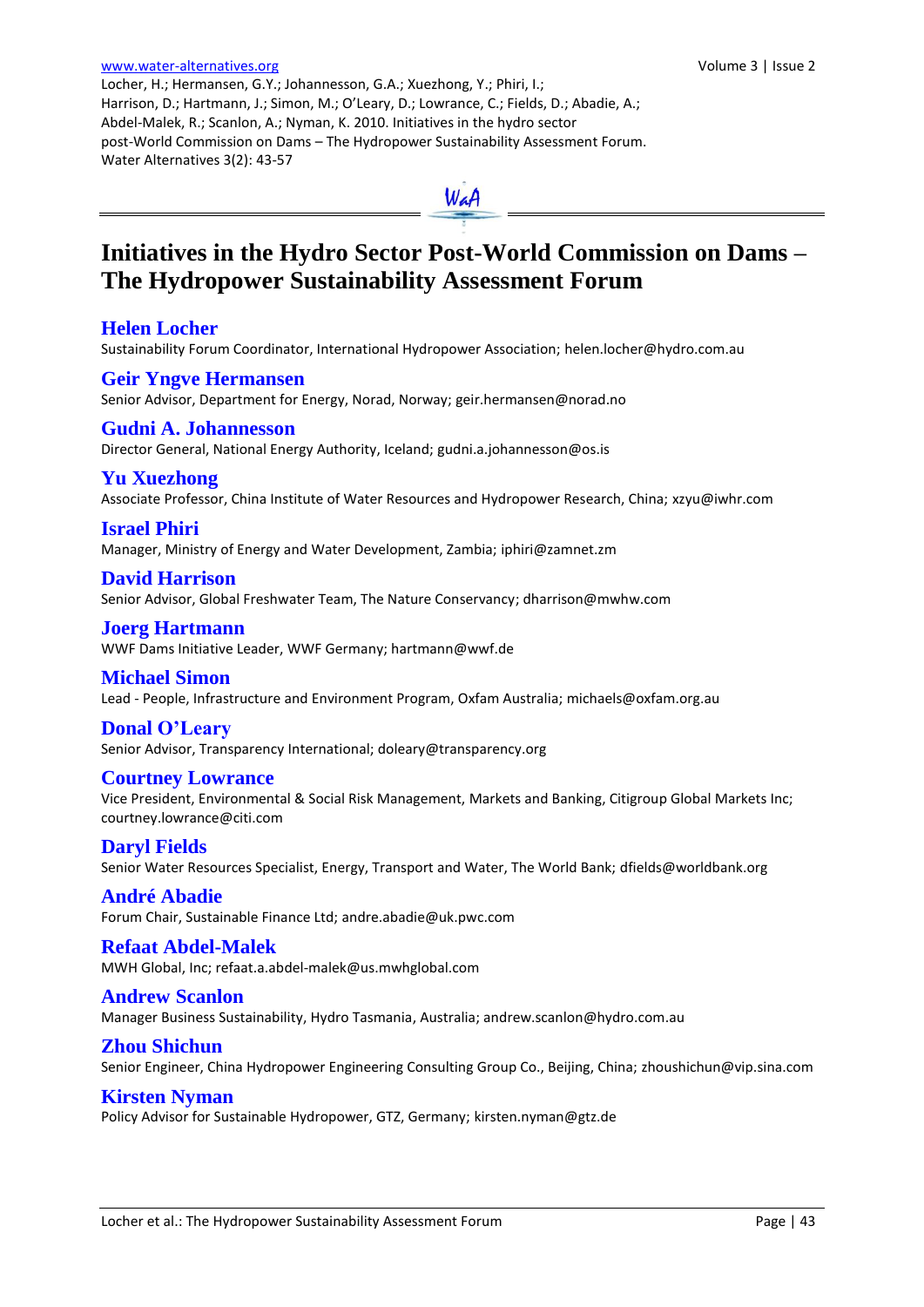ABSTRACT: The World Commission on Dams (WCD) has called for developers, governments, civil society, etc. to use its Strategic Priorities as a starting point for dialogue and initiatives to address issues regarding the development of dams. One very notable follow-up initiative has been led by the hydropower industry. The International Hydropower Association developed Sustainability Guidelines (IHA, 2004) and a Sustainability Assessment Protocol (IHA, 2006), and most recently has been involved in a two-year process with governments, NGOs and the finance sector to develop a broadly endorsed sustainability assessment tool based on review and update of the IHA Sustainability Assessment Protocol. This cross-sectoral process, known as the Hydropower Sustainability Assessment Forum (HSAF), has drawn on the knowledge base and many of the findings and recommendations of the World Commission on Dams, as well as a number of other developments in the last ten years. A fundamental premise of the work of the Forum is that an industry-driven and -owned initiative has farreaching potential to influence performance in the hydropower sector. At the same time, the potential for the use of a broadly endorsed sustainability assessment tool for hydropower by those in other sectors is well recognised and aspired to by the Forum. This paper describes the work of the Forum up to August 2009 and the contents of the Draft Protocol released publicly in August 2009, and considers some of the commonalities and points of departure between this process and the WCD. The Forum's work on the Hydropower Sustainability Assessment Protocol is a work in progress, so this paper can describe but not give a full analysis of the work while it is in train.

KEYWORDS: Hydropower, dams, sustainability, assessment, International Hydropower Association

#### **INTRODUCTION**

This paper describes a significant sustainability initiative in the hydropower sector, which came into existence after the World Commission on Dams submitted its final report in November 2000 (WCD, 2000). The WCD process was a prompt for many organisations to consider their role in lifting the sustainability performance of dams; this was explicitly called for in the WCD Report and discussed through the Dams and Development Programme (DDP), with many sectors over the ensuing six years following the WCD. The International Hydropower Association (IHA) developed Sustainability Guidelines and an assessment protocol for hydropower developments and operations. This paper focuses particularly on a current multi-sectoral review of the IHA Sustainability Assessment Protocol.

IHA was formed under the auspices of UNESCO in 1995 as a forum to promote and disseminate good practice and further knowledge about hydropower. It is a non-governmental, mutual association of organisations and individuals with members in more than 80 countries. IHA aims to advance hydropower's role in meeting the world's water and energy needs by championing continuous improvement and sustainable practices; building consensus through strong partnerships with other stakeholders; driving initiatives to increase the contribution of renewables, especially hydropower; and increasing awareness of the role hydropower can play in sustainable development as an important source of renewable energy.

In 2004, IHA adopted its Sustainability Guidelines (IHA, 2004). In 2006, to evaluate the performance of hydropower projects against its Sustainability Guidelines, IHA adopted its Sustainability Assessment Protocol (IHA, 2006) after having internally trialled a previous five versions. Also in 2006, IHA launched its Sustainable Hydropower website [\(www.sustainablehydropower.org\)](http://www.sustainablehydropower.org/), a joint initiative with the International Energy Agency to demonstrate projects that have successfully implemented sustainability measures on specific sustainability issues. Over the past three years, IHA has offered training programmes in the use of the IHA Sustainability Assessment Protocol, and has been recognising good practice in the hydropower sector through the IHA Blue Planet Prize.

The IHA initiative that has had the most momentum has been the IHA Sustainability Assessment Protocol 2006. This was developed as an industry self-assessment tool, and provides a framework for projects to rate their performance on a number of sustainability aspects covering economic, social and environmental issues on a scale of 1 to 5. Scores are for each aspect, not an overall project score, so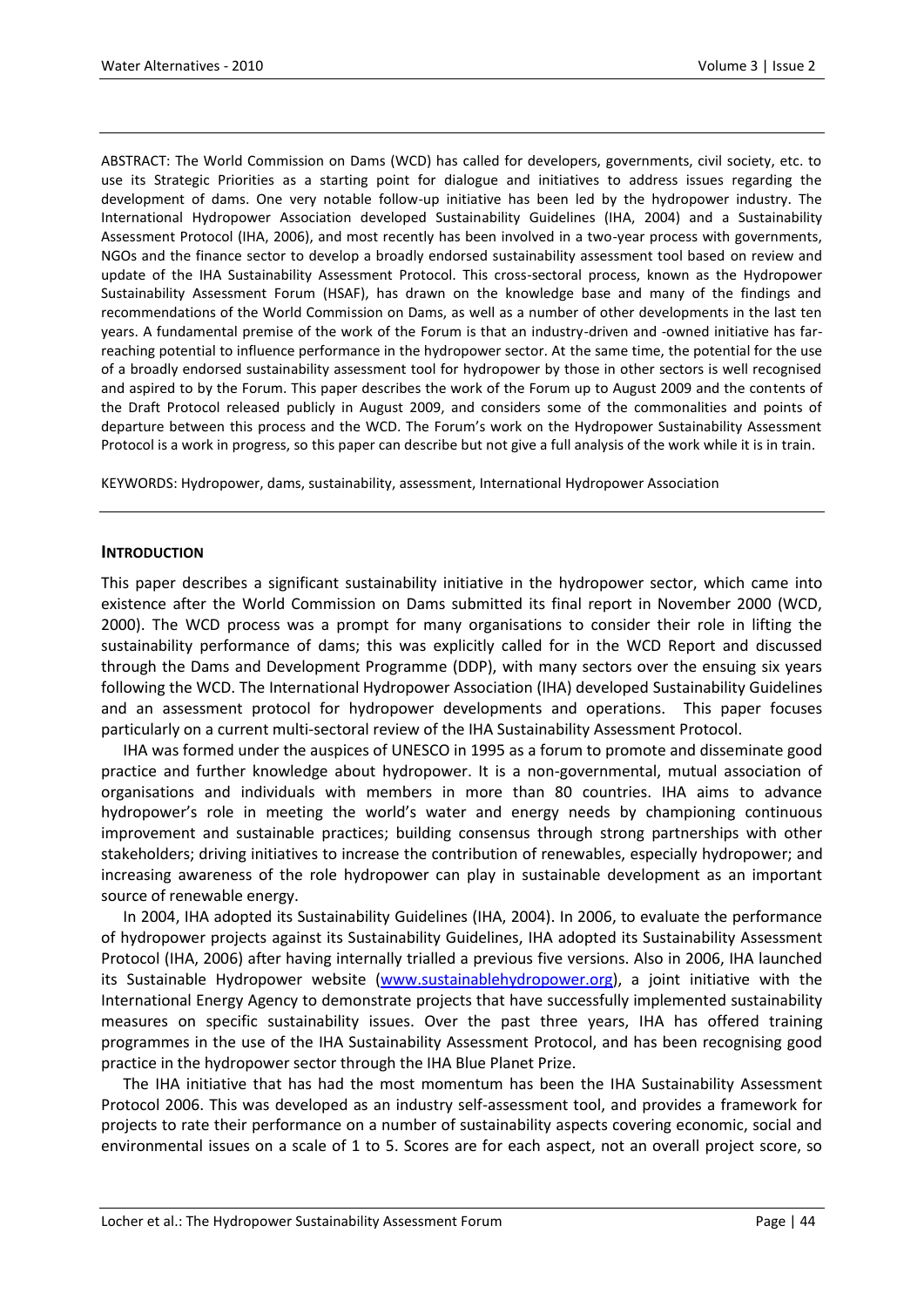that the project can see areas of strength and weakness and opportunities for improvement based on sustainability criteria.

The IHA Sustainability Assessment Protocol 2006 has been through a process of continuous improvement based on the three years of voluntary trials amongst IHA members, with the present version (2006) being the sixth since it was first initiated in 2003. IHA members consider it a practical approach to measuring sustainability based on their experiences with its development, and IHA has held a number of training workshops to raise awareness and promote its use both within and outside its membership.

In 2007, two NGOs – the Nature Conservancy (TNC) and the World Wide Fund for Nature (WWF) – approached IHA with an interest in a joint review of the IHA Sustainability Assessment Protocol 2006, with an aim to strengthening it and, ultimately, endorsing it. They felt that the Protocol could be improved in addressing some emerging concepts, for example environmental flows, in tightening areas of potential subjectivity, and in providing further technical guidance notes. Out of this approach, the Hydropower Sustainability Assessment Forum was born. Between the three organisations, other parties and potential donors were approached, and a process to review collectively the IHA Sustainability Assessment Protocol commenced.

## **THE HYDROPOWER SUSTAINABILITY ASSESSMENT FORUM**

The HSAF is a cross-sector collaboration that looks at an existing performance measurement tool, the IHA Sustainability Assessment Protocol (2006), and proposes enhancements based on the views of a diverse collection of sectors. Parties represented on the Forum are the hydropower sector, developing and developed country governments, social and environmental NGOs and commercial and development banks. Reference groups for the Forum's members, and open consultation periods, were built into the process to obtain views beyond the immediate Forum membership. The Forum's objective is to agree on a measurement tool that is practical, objective and able to be implemented globally across a range of contexts, which can facilitate objective decision-making and transparent arbitration on critical hydropower sustainability issues, is committed to by the hydropower sector and is endorsed by external organisations. These are key drivers for the work of the Forum.

Strong ownership and support for the Protocol by IHA's membership, and the view of IHA members on the proven practicality of this assessment tool, were seen to be strong advantages to Forum members in focusing on the IHA Sustainability Assessment Protocol 2006.

Identified opportunities in the work of the Forum included:

- broader endorsement outside of the hydropower sector to produce wider promotion and application;
- greater harmonisation of the Protocol with other standards;
- improvements on emerging concepts;
- increased objectivity; and
- improved support information, e.g. technical guidance notes.

There are 14 Forum members, as shown in figure 1. The Forum has an independent Chair and Coordinator funded by the Forum budget, with supplementary secretariat support provided by the IHA Programme Director and an IHA Project Officer.

A fundamental premise of the work of the Forum is that an industry-driven and -owned initiative has far-reaching potential to influence performance in the hydropower sector. The lack of adoption by industry of the WCD Guidelines is a disappointing outcome at the end of such an investment in time, money, stakeholder input and analysis. If an industry-owned tool incorporates a substantial amount of the good outcomes embedded in WCD and other standards, i.e. disparate approaches start to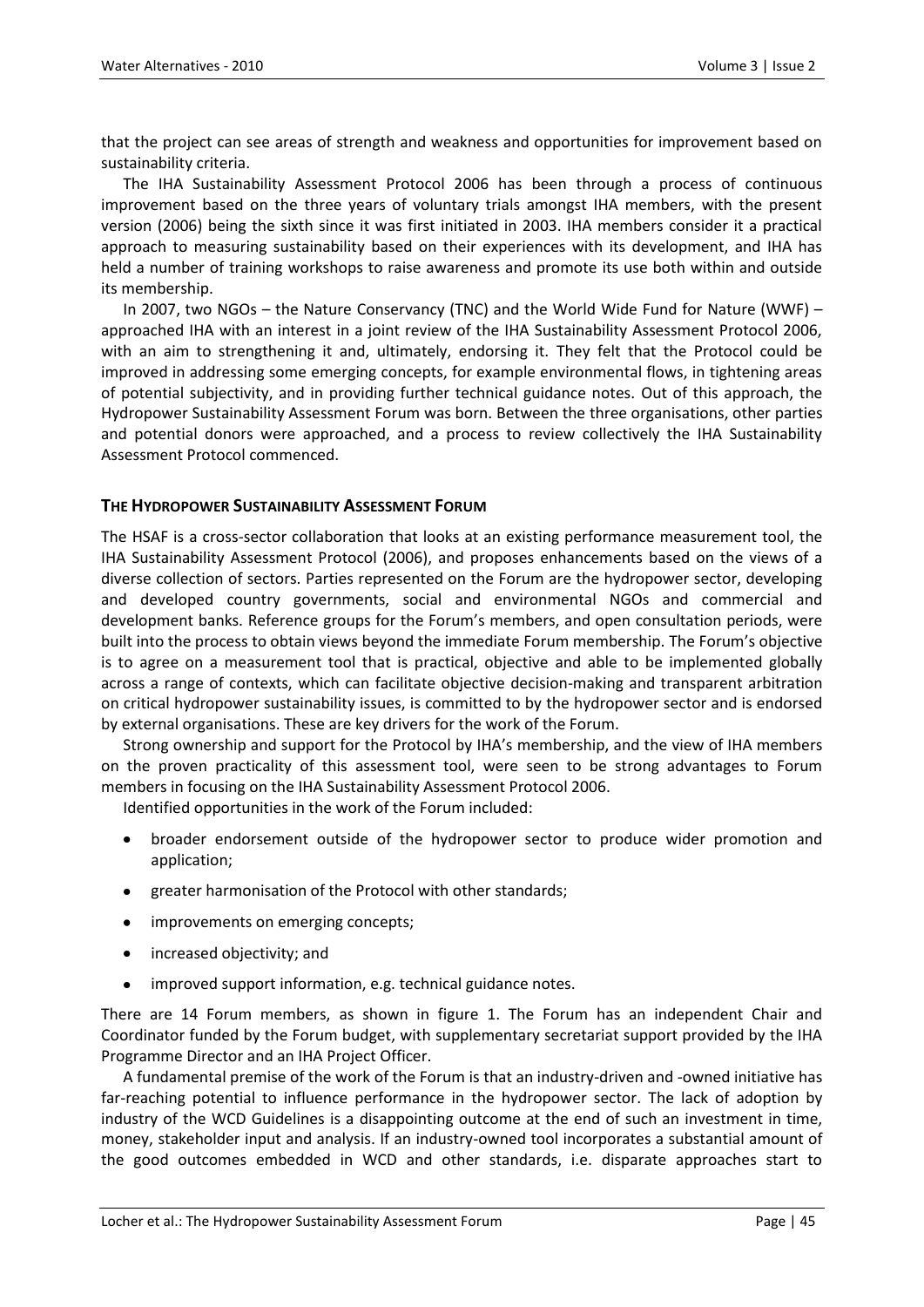converge, it is better for everyone. At the same time, the potential for the use of a broadly endorsed sustainability assessment tool for hydropower by those in other sectors is well recognised and aspired to by the Forum. For example, the involvement of the Equator Banks in the Forum is an important indication of the interest for such an assessment tool by other sectors, and it may be the case that a practical and broadly endorsed Protocol could be helpful to banks making decisions on investment in the hydropower sector.

Figure 1. Forum members.

#### **Developing Countries**

- Dr Yu Xuezhong, Institute of Water Resources and Hydropower Research, PR China
- Mr Zhou Shichun, China Hydropower Engineering Consulting Group Co., PR China
- Mr Israel Phiri, Manager PPI, Ministry of Energy and Water Development, Zambia

#### **Developed Countries**

- Mr Geir Hermansen, Senior Advisor, Department of Energy, Norad, Norway
- Prof Gudni A Johannesson, Director General, National Energy Authority, Iceland
- Ms Kirsten Nyman, Policy Advisor for Sustainable Hydropower, GTZ, Germany (observer)

#### **Hydropower Sector**

- Dr Refaat Abdel-Malek, President, International Hydropower Association
- Mr Andrew Scanlon, Coordinating Author, IHA Sustainability Assessment Protocol

#### **NGOs - Environmental Aspects**

- Mr David Harrison, Senior Advisor, Global Freshwater Team, The Nature Conservancy
- Dr Joerg Hartmann, Lead, Dams Initiative, World Wildlife Fund

#### **NGOs - Social Aspects**

- Mr Michael Simon, Lead, Development Banks/NRM, Oxfam
- Dr Donal O'Leary, Water Sector Specialist, Transparency International

#### **Finance Sector - Economic Aspects**

- Ms Courtney Lowrance, Environmental Specialist, Equator Principles Financial Institutions Group
- Ms Daryl Fields, Senior Water Resources Specialist, World Bank (observer)

#### **Forum Chair**

- Mr André Abadie, Sustainable Finance Ltd.
- **Forum Coordinator**
- Dr Helen Locher, IHA

Following its launch in March 2008 (figure 2), the Forum completed a phase of foundation work in Meetings 2-5, aimed at a better understanding of the existing (2006) Protocol and key issues (including economics and finance, technical considerations, transparency, governance, anti-corruption, environmental flows, strategic assessments, transboundary issues, resettlement and benefit sharing) and involving expert presentations and project assessments. Proposals concerning revised Protocol structure and content were presented to stakeholders as a Draft Hydropower Sustainability Assessment Protocol Key Components document in January 2009, and were subject to a first round of public consultation in January and February 2009. The outcomes of this Phase 1 Consultation were considered in Forum Meetings 6 and 7, and were incorporated into the Draft Hydropower Sustainability Assessment Protocol made available publicly in August 2009 (the 'Draft Protocol').

By the end of the two-year process in 2010, the HSAF aims to have a measurement tool for assessing hydropower sustainability that is endorsed broadly by the Forum members. Key challenges are to keep this tool practical, objective and able to be implemented across a range of contexts.

The Forum's two-year work plan (figure 2) is seen as a first phase in developing a broadly endorsed sustainability assessment tool for which there are many possible future pathways, including the development of a sector standard.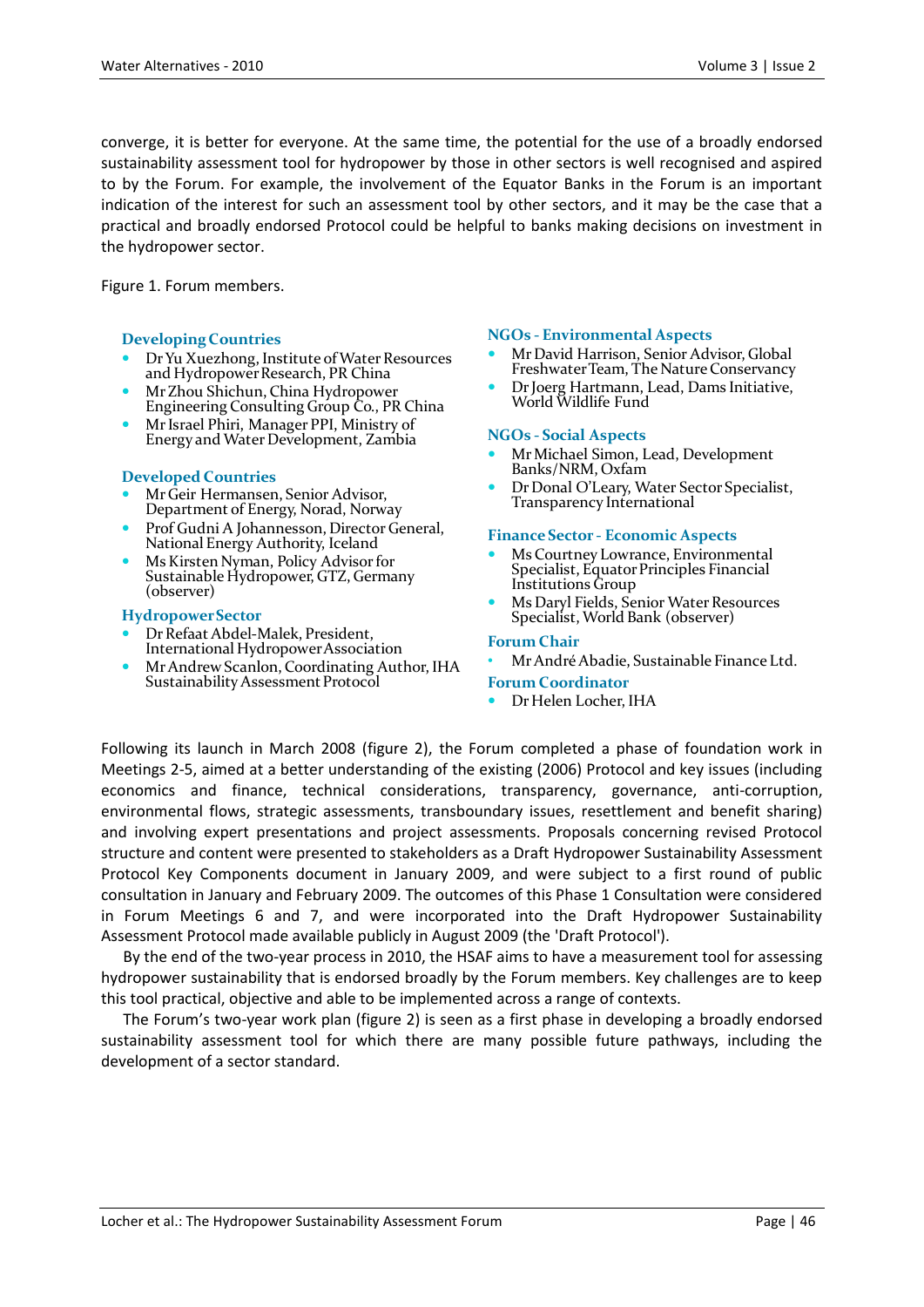#### Figure 2. Forum work plan.



## **THE DRAFT HYDROPOWER SUSTAINABILITY ASSESSMENT PROTOCOL AUGUST 2009**

This paper describes the work of the Forum up to its release of the Draft Protocol in August 2009. The Draft Protocol is a set of four documents, each a stand-alone assessment tool addressing a specific stage of the project lifecycle, as shown in table 1.

The Draft Protocol reflects the sustainability topics that have been identified and discussed by the Forum, which represent a diversity of sectoral views and are presented in a structured manner intended to suit a sustainability assessment process. Table 2 provides a list of the 'aspects' assessed in the Draft Protocol, grouped by perspective.

Each aspect in the section being applied is assessed on up to seven '*attributes*', each of which is relevant to that aspect. These attributes are divided into process and performance, as shown in table 3.

Table 1. Draft Protocol sections.

| <b>SECTION I - STRATEGIC ASSESSMENT</b>                                                                                                                                                                                                                                                |  |  |
|----------------------------------------------------------------------------------------------------------------------------------------------------------------------------------------------------------------------------------------------------------------------------------------|--|--|
| Assesses the strategic basis for a hydropower project. This section of the Protocol can be used<br>prior to and to inform the decision that there is a strategic basis to move forward with project<br>preparation.                                                                    |  |  |
| <b>SECTION II - PROJECT PREPARATION</b>                                                                                                                                                                                                                                                |  |  |
| Assesses the preparation stage of a hydropower project during which investigations, planning and<br>design are undertaken for all aspects of the project. This section of the Protocol can be used prior<br>to and to inform the decision to move forward with project implementation. |  |  |
| <b>SECTION III - PROJECT IMPLEMENTATION</b>                                                                                                                                                                                                                                            |  |  |
| Assesses the implementation stage of a hydropower project during which construction,<br>resettlement and other management plans and commitments are implemented. This section of<br>the Protocol can be used to inform the timing and conditions of project commissioning.             |  |  |
| <b>SECTION IV - PROJECT OPERATION</b>                                                                                                                                                                                                                                                  |  |  |
|                                                                                                                                                                                                                                                                                        |  |  |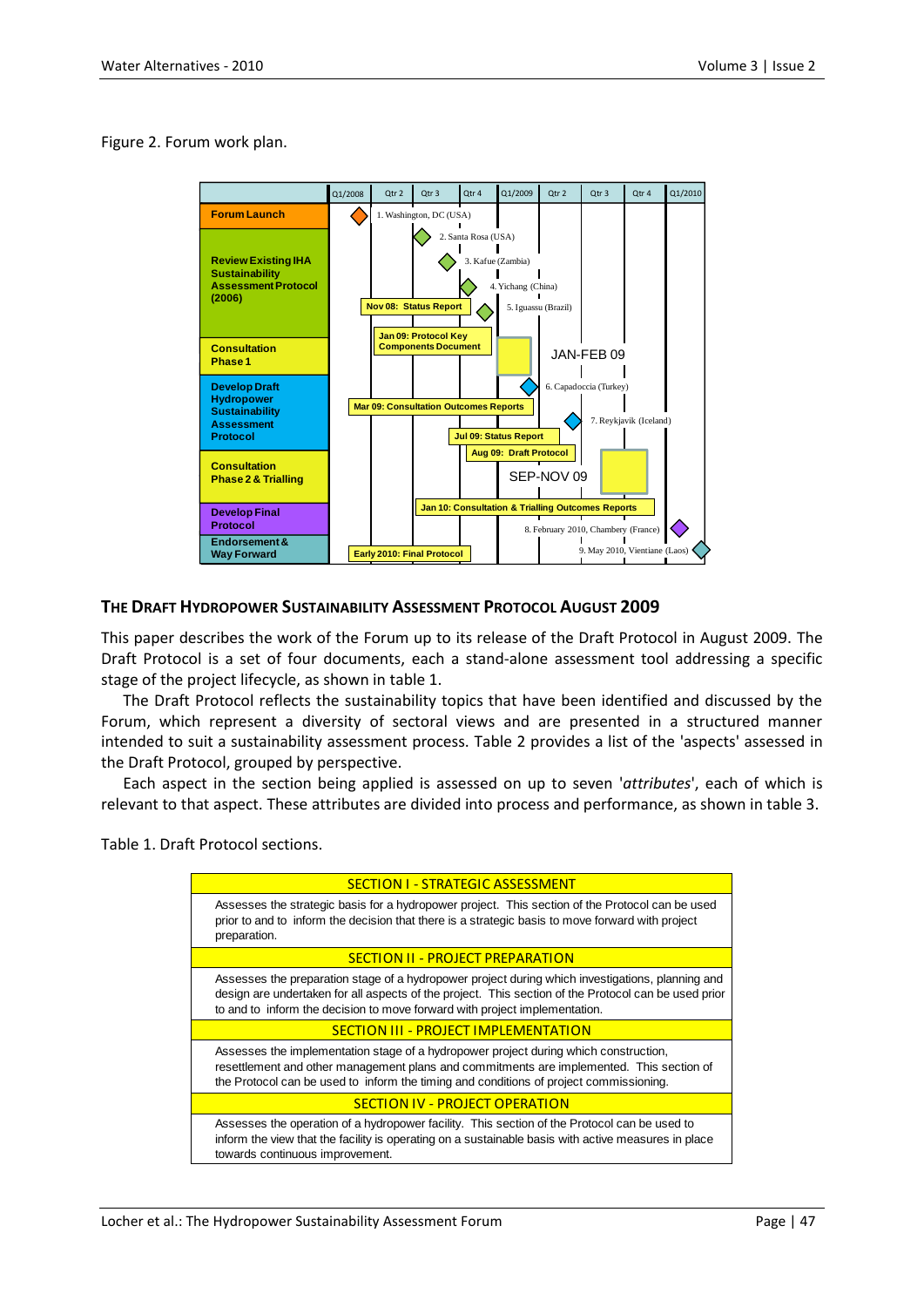Table 2. Draft Protocol aspects.

| <b>Perspective</b>           | <b>Aspect Name</b>                                 | <b>Sections</b> |
|------------------------------|----------------------------------------------------|-----------------|
|                              | - Demonstrated Need & Strategic Fit                | I, II           |
| Development<br>Perspective   | - Options Assessment                               |                 |
|                              | - Regional & National Policies & Plans             |                 |
| Governance<br>Perspective    | - Political Risk                                   |                 |
|                              | - Institutional Capacity                           |                 |
|                              | - Public Sector Governance                         | II, III         |
|                              | - Regulatory Approvals                             | II, III         |
|                              | - Corporate Governance                             | II, III, IV     |
|                              | - Integrated Programme Management & Communications | II, III         |
|                              | - Construction Management                          | II, III         |
| Technical                    | - Technical Issues & Risks                         |                 |
| <b>Issues</b><br>Perspective | - Hydrological Resource Availability & Management  | II, III, IV     |
|                              | - Project Siting & Design Optimisation             | Ш               |
|                              | - Asset & Community Safety                         | II, III, IV     |
|                              | - Asset Reliability & Efficiency                   | IV              |
| Financial &                  | - Economic & Financial Issues & Risks              |                 |
| Economic                     | - Economic Viability incl. Additional Benefits     | II, III, IV     |
| <b>Issues</b>                | - Financial Viability                              | II, III, IV     |
| Perspective                  | - Procurement                                      | II, III, IV     |
|                              | - Markets, Innovation & Research                   | IV              |
| Social Issues                | - Social Issues & Risks                            |                 |
| Perspective                  | - Social Impact Assessment & Management            | II, III, IV     |
|                              | - Project Affected Communities                     | II, III, IV     |
|                              | - Indigenous Peoples                               | II, III, IV     |
|                              | - Resettlement & Land Acquisition                  | II, III         |
|                              | - Benefit Sharing                                  | II, III, IV     |
|                              | - Labour & Working Conditions                      | II, III, IV     |
|                              | - Cultural Heritage                                | II, III, IV     |
|                              | - Public Health                                    | II, III, IV     |
| Environmental                | - Environmental Issues & Risks                     |                 |
| <b>Issues</b>                | - Environmental Impact Assessment & Management     | II, III, IV     |
| Perspective                  | - Biodiversity & Invasive Species                  | II, III, IV     |
|                              | - Erosion & Sedimentation                          | II, III, IV     |
|                              | - Water Quality                                    | II, III, IV     |
|                              | - Waste, Noise & Air Quality                       | Ш               |
| Geographic /                 | - River Basin & Transboundary Issues               | II, III, IV     |
| Spatial                      | - Catchment Management                             | II, III, IV     |
| Perspective                  | - Reservoir Management                             | II, III, IV     |
|                              | - Environmental Flows & Downstream Sustainability  | II, III, IV     |

In the assessment process, the auditor interviews the project developer/owner/operator and a range of other relevant stakeholders. Evidence is reviewed to form scores for each of the aspects addressed within the relevant Protocol section. For each aspect, the seven attributes each receive a score chosen from levels 1 to 5. Level 1 is understood to be the absence of or very poor practice. Level 3 is understood to be basic good practice, with a particular consciousness of what is achievable in countries with minimal resources or capacities, or with projects of smaller scales and complexities. Level 5 is understood to be proven best practice, but conscious of the global applicability of this tool, so that it is not attainable solely by projects with the most resources at their disposal.

Scores are assigned by the auditor based on observations, interviews with relevant stakeholders and a review of objective evidence. The term 'objective evidence' refers to evidence provided by an auditee and used by an assessor to verify whether and to what degree an attribute has been met. Evidence can be qualitative or quantitative information, records or statements of fact, either verbal or documented. It is retrievable or reproducible, is not influenced by emotion or prejudice and is based on facts obtained through observation, measurements, documentation, tests or other means.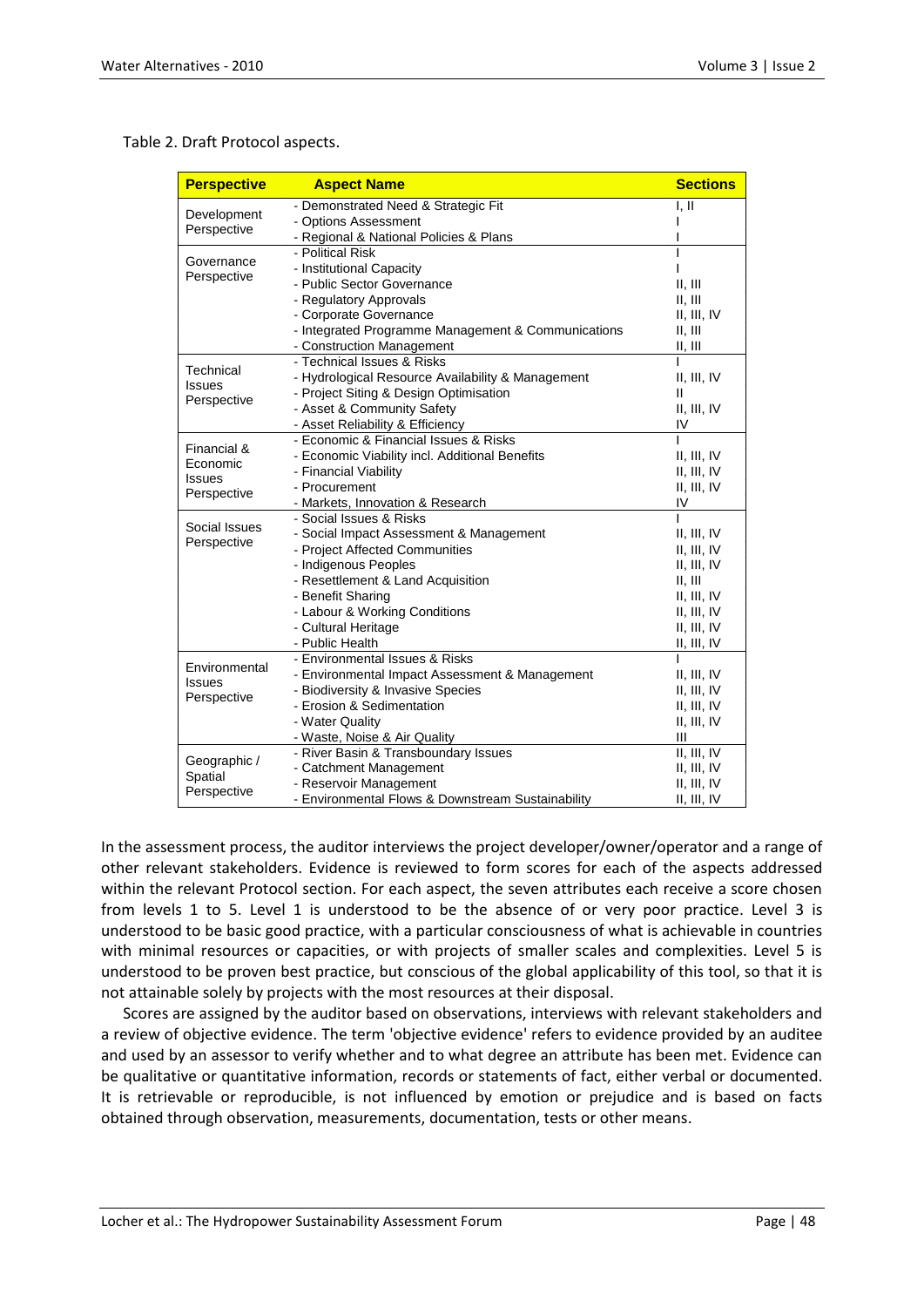Table 3. Process and performance attributes scored for each aspect.

| <b>Process</b><br><b>Attributes</b>     | <b>Focal Area</b>                                                                                                                                                                                                                                     |  |
|-----------------------------------------|-------------------------------------------------------------------------------------------------------------------------------------------------------------------------------------------------------------------------------------------------------|--|
| Quality of the                          | Addresses assessment requirements for a particular aspect, including                                                                                                                                                                                  |  |
| Assessment                              | identification of the baseline condition; legal and other requirements; impact, risk                                                                                                                                                                  |  |
| <b>Process</b>                          | and opportunity assessment.                                                                                                                                                                                                                           |  |
| Quality of the<br>Management<br>Process | Addresses management planning and implementation for a particular aspect,<br>including objectives and targets, resource allocation, roles and responsibilities,<br>implementation strategies, checking and evaluation, and continuous<br>improvement. |  |
| Quality of the                          | Addresses the consultation process undertaken for a particular aspect, including                                                                                                                                                                      |  |
| Consultation                            | stakeholder mapping, engagement processes, support for stakeholders in the                                                                                                                                                                            |  |
| <b>Process</b>                          | consultation process, transparency, grievance and dispute mechanisms.                                                                                                                                                                                 |  |
| <b>Performance</b><br><b>Attributes</b> | <b>Focal Area</b>                                                                                                                                                                                                                                     |  |
| Level of                                | Addresses the level of stakeholder support for the process and performance for a                                                                                                                                                                      |  |
| Stakeholder                             | particular aspect, with respect to those stakeholders identified in the consultation                                                                                                                                                                  |  |
| Support                                 | process.                                                                                                                                                                                                                                              |  |
| Level of                                | Addresses the level of compliance with legal requirements and other public                                                                                                                                                                            |  |
| Compliance                              | commitments that have been made for a particular aspect.                                                                                                                                                                                              |  |
| Level of                                | Addresses the level of conformance of implementation measures with most up-                                                                                                                                                                           |  |
| Conformance                             | to-date project-related plans, with a particular emphasis on the quality of internal                                                                                                                                                                  |  |
| with Plans                              | business systems and processes.                                                                                                                                                                                                                       |  |
| Level of                                | Addresses the effectiveness of implementation activities for that aspect, in terms                                                                                                                                                                    |  |
| Effectiveness                           | of on-ground outcomes, desired outcomes and/or agreed performance measures                                                                                                                                                                            |  |

The overall outcome of the project assessment can be presented in a summary table and as a standard figure presenting the high and low attribute scores for each aspect. The emphasis is not on an overall single score or a pass/fail for a project, but rather on systematically analysing and understanding the strengths, weaknesses and pathways towards improvement for a hydropower project.

## **CONSULTATION ON AND TRIALLING OF THE DRAFT PROTOCOL**

There are two mechanisms for wider stakeholder input into the Hydropower Sustainability Assessment Forum process. The first is the Forum members' individual reference groups and networks, with whom they discuss the Forum's work on an ongoing basis.

As stated above, two open consultation periods are built into the Forum process. The first was initiated in January and February 2009 and focused on developing relationships with stakeholders, building understanding of the Forum process and getting initial feedback on the content of the Protocol through comments on the Hydropower Sustainability Assessment Protocol Key Components document.<sup>1</sup> Prior to this Phase 1 consultation, stakeholder awareness and interest in the process was mixed. There had been little publicity about HSAF and its work and general awareness was low amongst people not close to HSAF members. The following findings are from the independently written HSAF Phase 1 Consultation Outcomes Report (Arup, 2009).

The Phase 1 consultation elicited strong support for development of a practicable, objective and replicable assessment tool. However, there was some confusion and concern about the motivation behind the HSAF process and who was involved in it. Many stakeholders across different groups referred to it in the Phase 1 consultation as the IHA process, and there appeared to be little knowledge of the involvement of other organisations in the HSAF. At the same time, stakeholders across a number

 $\overline{a}$ 

<sup>&</sup>lt;sup>1</sup> [www.hydropower.org/sustainable\\_hydropower/HSAF-](http://www.hydropower.org/sustainable_hydropower/HSAF-Phase_1_Consultation/hydropower_sustainability_assessment_protocol-key_components_document.pdf)

[Phase\\_1\\_Consultation/hydropower\\_sustainability\\_assessment\\_protocol-key\\_components\\_document.pdf](http://www.hydropower.org/sustainable_hydropower/HSAF-Phase_1_Consultation/hydropower_sustainability_assessment_protocol-key_components_document.pdf) (accessed 29 November 2009)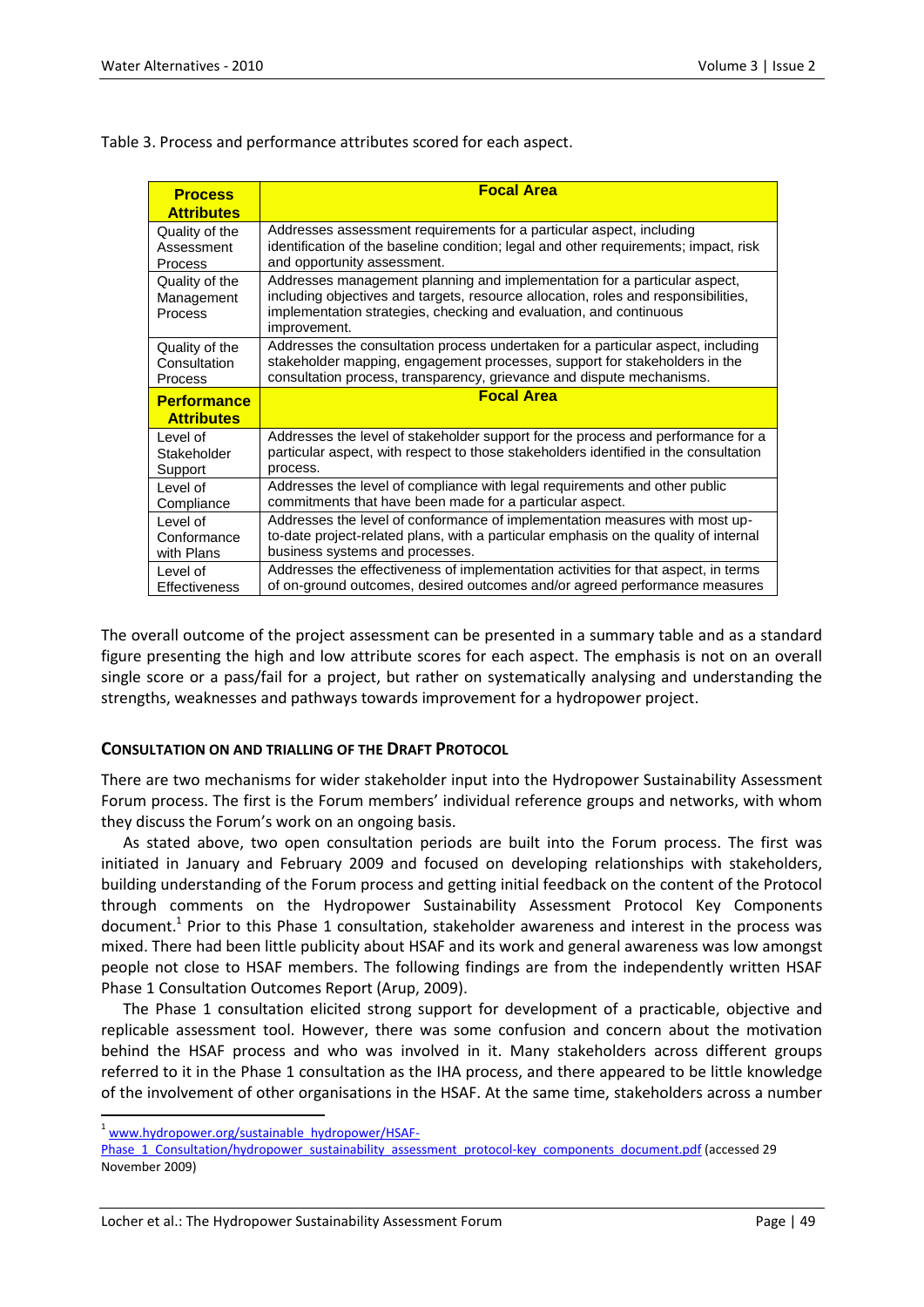of sectors, including financial institutions and some civil society members, emphasised the importance of the IHA having strong ownership of the output of the process, since this would help drive change through the industry.

Civil society organisations in the Phase 1 consultation very much viewed the HSAF process as an industry initiative, and felt that it was an attempt by the IHA to replace or undermine the outcomes of the World Commission on Dams. The general view from civil society organisations was that the WCD Guidelines reflected a clear consensus which emerged after a good, highly consultative process. Therefore, an assessment tool will only be credible if it is clearly positioned as implementing these guidelines. As the protocol was not positioned in this way and many civil society organisations were not represented on the HSAF or were not involved until this point in the process, their suspicion was that the industry was not serious about key environmental and social issues and did not value the views of civil society.

In contrast, some stakeholders, particularly those closely associated with the hydropower industry, saw the HSAF process as a positive alternative to the WCD, which they felt was a flawed process. They therefore felt that the approach initiated by the IHA was very necessary and may lead to the practical implementation of more sustainable practices, which so far had not followed from the WCD.

Other significant concerns raised in the HSAF Phase 1 Consultation (Jan-Feb 2009) included:

- The need for documentation on how the Protocol implemented specific elements of the WCD.
- How scoring would work needed to be clarified, and should not mask low performance in important areas.
- Minimum acceptable standards needed to be clear.
- Implementation and enforcement mechanisms needed to be addressed.
- There was a need to clarify how to apply the Protocol to individual country circumstances and to different scales and types of hydropower.
- There was insufficient emphasis or attention on key issues including human rights, resettlement, benefit sharing and climate change.

The Forum endeavoured to address many of these issues and concerns, and others of a more detailed nature found in Arup (2009), in the Draft Hydropower Sustainability Assessment Protocol released for a second phase of consultation, as well as a programme of trialling, in August 2009.

The HSAF Phase 2 Consultation focused on the detail and practical application of the Draft Hydropower Sustainability Assessment Protocol (IHA 2009), and took place over a 15-week period between September and December 2009. The Phase 2 Consultation was held alongside trialling of the Draft Hydropower Sustainability Assessment Protocol in a number of different locations. Both trialling and consultation on the Draft Protocol assessed a range of considerations including scope, comprehensiveness, ease of use, effectiveness, applicability to a range of scales and regions, adequacy of implementation guidance and methods for presentation of results. A particular focus in the Phase 2 Consultation was to get more regional engagement and to involve governments, civil society and directly affected stakeholders.

This paper describes the work of the Forum up to the release of the Draft Protocol in August 2009, as well as the format and structure of the Draft Protocol. This paper cannot give a full analysis and reflection on this process or product whilst it is in the development process. The structure of the HSAF Phase 2 Consultation and trialling, the issues raised and the response of the Forum in addressing these issues and working towards a Final Protocol is beyond the scope of this present paper, and will therefore need to be the subject of a future paper.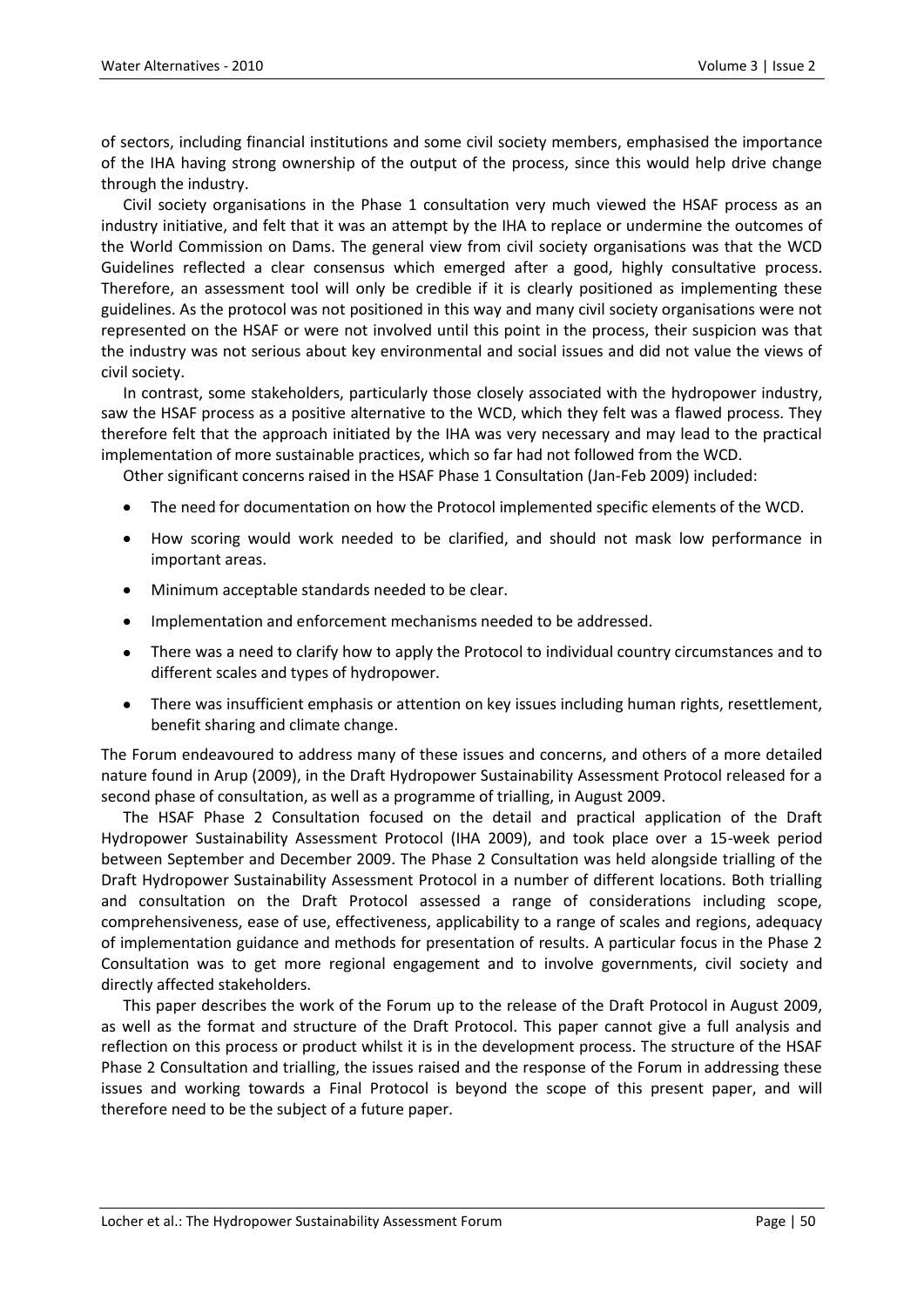## **ALIGNMENT OF THE DRAFT PROTOCOL WITH WCD STRATEGIC PRIORITIES**

As mentioned above, during the Phase 1 Consultation a number of stakeholders were very interested in understanding how the Hydropower Sustainability Assessment Protocol implemented elements of the World Commission on Dams outcomes. The Forum committed to provide an analysis of where elements of the World Commission on Dams (2000) report could be found within the content of the Draft Protocol, and made this available for the Sep-Nov 2009 Phase 2 Consultation.<sup>2</sup> The analysis shows that much WCD content was reflected in the Draft Protocol through specific aspects, attributes, guidance notes or the awarding of a high evaluation score. Notably:

WCD Strategic Priority 1: Gaining Public Acceptance

Draft Protocol: The quality of the consultation process and the level of stakeholder support are assessed for each aspect throughout the Draft Protocol. The guidance note for the *Quality of the Consultation Process* outlines many of the WCD's considerations such as those relating to access to information, appropriate timing, cultural sensitivities and assistance with respect to gender, minorities, level of literacy and others who might require particular assistance. Consent is included in the highest score of stakeholder support under the *Indigenous Peoples* and the *Resettlement and Land Acquisition* aspects.

WCD Strategic Priority 2: Comprehensive Options Assessment

Draft Protocol: The aspect *Demonstrated Need* in Section I considers development objectives, while *Options Assessment* in Section I looks at the assessment of options to meet demonstrated needs. The *Options Assessment* aspect evaluates the degree to which a diverse choice of technical and policy/management options (including demand-side) have been assessed using a methodology which considers technical, economic, financial, social and environmental areas, based on a consultative process. *Project Siting and Design* in Section II also specifies the optimisation of project siting and design options across this range of considerations, in an iterative process utilising updated information.

WCD Strategic Priority 3: Addressing Existing Dams

Draft Protocol: Section IV of the Draft Protocol is used to inform the view that a respective project is operating on a sustainable basis, with active measures in place towards monitoring, compliance and continuous improvement. It can also be applied for refurbishments and upgrades, but, unlike the WCD, strategic priority does not refer specifically to the aspect of timebound licensing. Section IV, like all sections, encompasses social and environmental considerations alongside those of a financial, technical and economic nature. Consideration of legacy issues as well as cumulative impacts is assessed for new projects in Section II, under the *Environmental Impact Assessment* and *Social Impact Assessment* aspects.

WCD Strategic Priority 4: Sustaining Rivers and Livelihoods

Draft Protocol: All sections of the Draft Protocol examine environmental and social issues and risks, with Sections II, III and IV doing this in a greater level of detail by examining project impacts and opportunities. Aspects address a host of relevant issues including benefit sharing, public health, cultural heritage, water quality, sedimentation and erosion, biodiversity and pest species. They also include the assessment of high-value ecosystems and species, as sought by the WCD. All aspects emphasise the avoidance of impacts as the best option. The aspect *Environmental Flows and Downstream Sustainability* addresses a specific WCD consideration for the release of tailor-made environmental flows.

 $\ddot{\phantom{a}}$ <sup>2</sup> [www.hydropower.org/sustainable\\_hydropower/HSAF-](http://www.hydropower.org/sustainable_hydropower/HSAF-Mapping_of_WCD_Strategic_Priorities_within_the_Draft_HSAP_Content_August_2009.pdf)

[Mapping\\_of\\_WCD\\_Strategic\\_Priorities\\_within\\_the\\_Draft\\_HSAP\\_Content\\_August\\_2009.pdf](http://www.hydropower.org/sustainable_hydropower/HSAF-Mapping_of_WCD_Strategic_Priorities_within_the_Draft_HSAP_Content_August_2009.pdf) (accessed 29 November 2009)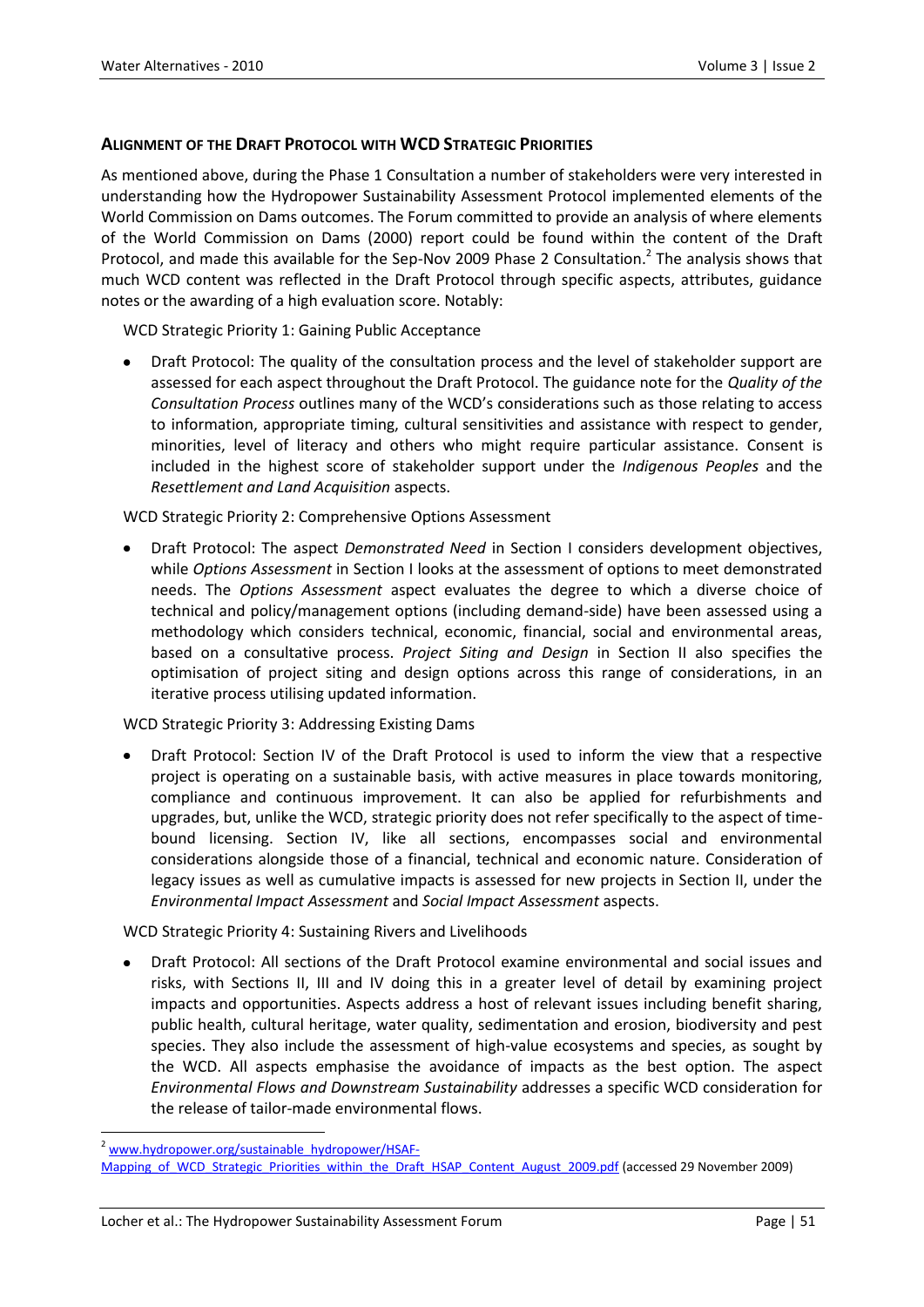WCD Strategic Priority 5: Recognising Entitlements and Sharing Benefits

Draft Protocol: There are a number of aspects in Sections II, III and IV which address projectaffected communities, indigenous peoples, resettlement and land acquisition and benefit sharing. Part of the *Benefit Sharing* aspect's intent is that project-affected communities should be amongst the first to benefit from a project, and the timely delivery of commitments to benefits is assessed as a measure of effectiveness for this aspect. Part of the intent for the *Resettlement and Land Acquisition* aspect is improved standards of living for displaced persons and host communities, and the level of improvement to livelihoods is assessed as a measure of effectiveness for this aspect.

WCD Strategic Priority 6: Ensuring Compliance

Draft Protocol: Compliance is assessed for every aspect in the Draft Protocol. The performance attribute *Level of Compliance* assesses the level of compliance on an aspect-by-aspect basis, not only through compliance with legal requirements but also with public commitments made by the developer/owner/operator. *Regulatory Approvals* is a specific aspect in Section II. *Public Sector Governance* and *Corporate Governance* are important aspects which include compliance considerations, as well as measures to address corruption. A score of 5 for the aspects *Indigenous Peoples*, *Resettlement and Land Acquisition* and *Environmental Flows and Downstream Sustainability* requires legally binding commitments.

WCD Strategic Priority 7: Sharing Rivers for Peace, Development and Security

Draft Protocol: An aspect entitled *River Basin and Transboundary Issues* addresses shared rivers and river basins. Other relevant aspects are *Political Risk* in Section I, and in Sections II, III and IV the aspects *Catchment Management*, and *Environmental Flows and Downstream Sustainability*.

This analysis does not necessarily show the level of emphasis given in the Draft Protocol versus in the WCD report. For example, the *Options Assessment* aspect does not assess whether social and environmental considerations were given *equal* consideration to technical and financial considerations. In some cases, the WCD content issues are found embedded in the intent of a particular Draft Protocol aspect (e.g. an intent of the *Benefit Sharing* aspect is that project-affected communities should be amongst the first to benefit from a project). In other cases, the WCD content is found with a score of 5 for a particular attribute within an aspect (e.g. free prior and informed consent can be found with a score of 5 for the *Indigenous Peoples* and the *Resettlement and Land Acquisition* aspects). In other cases, WCD content considerations are embedded within a guidance note (e.g. stakeholder identification and engagement based on the consideration of rights, risks and responsibilities is included in the guidance note for the *Quality of the Consultation Process* attribute).

## **REFLECTIONS ON THE HSAF WITH RESPECT TO THE WORLD COMMISSION ON DAMS**

Without the WCD process, which brought dam critics and proponents together in an unprecedented exchange of experiences and views on dam development and led to a framework for more sustainable dam projects, there might not be any HSAF today.

The HSAF is not an attempt to duplicate or rewrite the World Commission on Dams' (WCD) outcomes. There are, however, some striking similarities, in that both were a cross-sectoral process involving a group in the order of a dozen representatives (14 for the HSAF, 12 for the WCD), nominally designed as a two-year process. Both also have received considerable global attention.

Unlike the WCD, however, the HSAF does not act as a Commission reviewing the performance of the dam-building sector. The WCD offers a much needed and comprehensive look at the issues and possible responses to dam development. The HSAF follows this work, builds on it, and does not need to replicate it. The HSAF is focused on how to package much of the knowledge gained about sustainability issues in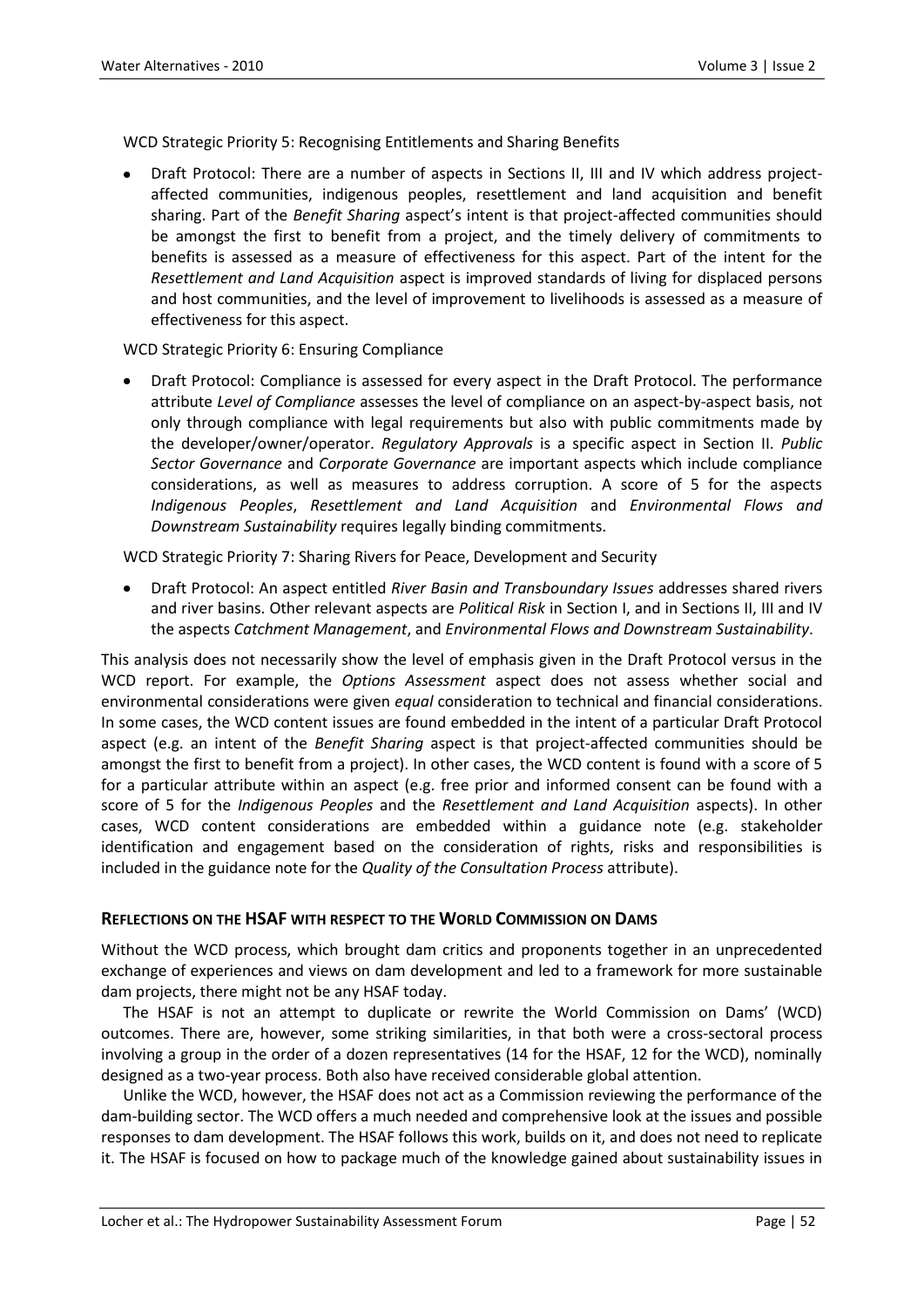the dams sector arising from WCD and other initiatives into a practical and objective assessment tool. Although the WCD and the HSAF have different points of departure and different end products (the WCD produced guidelines, while the HSAF is producing a measurement tool that sets out a graded spectrum of performance), much of the focus on sustainability considerations in the HSAF are, and will continue to be, informed by the WCD.

Significantly, the emerging Hydropower Sustainability Assessment Protocol will benefit from many developments beyond the WCD that have been happening in the area of project and corporate sustainability performance. These include, but are not limited to, the Equator Principles, International Finance Corporation Performance Standards, multinational development bank safeguards policies, the Global Reporting Initiative, socially responsible investment assessment tools (e.g. the Dow Jones Sustainability Index, FTSE4Good), best practice experiences in the hydropower sector and corporate experiences with annual sustainability assessment and reporting approaches. In addition, the Protocol incorporates the latest experience in addressing governance issues at the national, sectoral, institutional and project levels. Additionally, on an aspect-by-aspect level (with respect to individual sustainability issues such as corporate governance, environmental flows, benefit sharing, etc.), there have been many developments in the last 10 years that inform the present work on the hydropower sustainability assessment protocol.

There are some notable points of commonality and of departure between the WCD and the HSAF, some of which include:

- The origins of the two processes are quite different. The WCD process was born out of conflict, arising out of protests to the World Bank to stop its funding of large dam projects, which evolved into a major review of dams around the world (Fujikura and Nakatama, 2009). The HSAF was born out of an interest in collaboration, continuous improvement and getting more value out of an existing initiative from particular organisations. It began as a low-profile initiative without the major global scrutiny accompanying the WCD, and in fact awareness raising has taken considerable time for the Forum.
- The WCD had a substantial budget of just under USD 10m (WRI, 2001), whereas the HSAF currently has a much smaller budget (US\$0.83 million) and is highly reliant on in-kind contributions (estimated to be more than US\$1.5 million). The HSAF's funding was potentially significantly curtailed by the occurrence of the 2008 global financial crisis. The WCD had a secretariat of a Secretary General, 18 staff members, 19 research fellows, 13 temporary staff and 15 consultants and advisors (Fujikura and Nakatama, 2009). The HSAF has a Coordinator and part-time support from other IHA staff, and has commissioned some consultancy support for the consultation phases and several reports.
- The consultation approaches differed between the two with respect to timing within the overall work programme and what was able to be achieved with available budget. Consultation was core to the WCD work programme. The WCD did most of its consultation in the early stages of its work, and was able to engage stakeholders and solicit their input through a high level of personal contact – through seminars, workshops and official consultations (WRI, 2001). The draft version of the final WCD Report was not, however, publicly accessible or reviewed by the WCD Forum (Fujikura and Nakatama, 2009). The HSAF had limited consultation in the early stages, and fairly wide-reaching outreach and consultation on its Draft Protocol (IHA, 2009). Since the HSAF was able to build on the knowledge gained from the extensive WCD consultations and knowledge base, it already had a strong indication of the important issues it needed to address. The challenge for the HSAF was to convert this information into an assessment and scoring framework, which took time to develop; consultation was then emphasised once the HSAF could better communicate what it was proposing.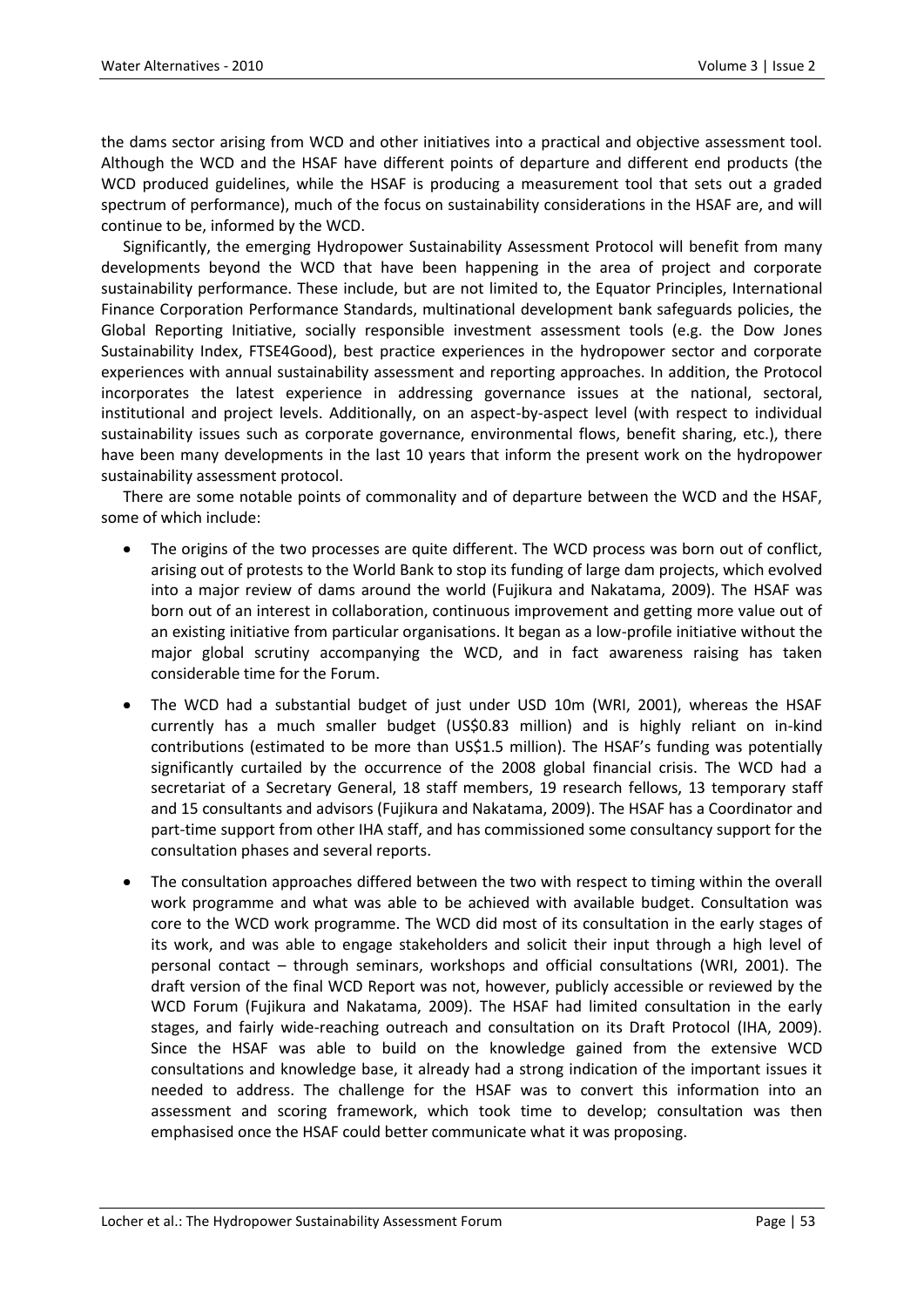- The WCD process was very successful in engaging civil society and most particularly damaffected organisations and communities, but perhaps less so with governments, the financial sector and industry. In the case of the HSAF, the Forum had four representatives of civil society that reached out to their networks, but was not as successful as the WCD in the engagement of dam-affected communities and representatives. In addition, the engagement of the WCD with the World Bank was not consistent throughout the WCD process (Fujikura and Nakatama, 2009), although this changed for the HSAF; it was represented among the Forum's members as an active observer, and in its publication Directions in Hydropower (World Bank, 2009) the work of the Forum and the World Bank's involvement in this was mentioned explicitly. Engagement with the Chinese government, where considerable dam building is taking place, was also inconsistent for the WCD inasmuch that the Chinese government was not an active participant in the WCD process and did not accept the WCD's recommendations (Fujikura and Nakatama, 2009). There are currently two Chinese representatives on the HSAF, who have been well engaged in the Forum process. A Forum meeting was held in China, and the Chinese Forum members opened up many opportunities for engagement including opening a Centre for Sustainable Hydropower. The Forum is also finding some success engaging other major dam-building countries, such as India and Brazil, and regions such as the Mekong basin, through its consultation and trialling activities on the Draft Protocol.
- Testing the practicality of the WCD recommendations in a systematic manner on a diversity of dam projects could not be undertaken within the WCD programme's timeframe (Fujikura and Nakatama, 2009). Learning from the WCD experience, the HSAF has a practicality test as part of its work programme, and will rely greatly on the findings of the trialling to help guide the final Hydropower Sustainability Assessment Protocol. The trialling programme consists of more than 30 trials around the world, all undertaken voluntarily.
- The WCD recommendations strongly emphasise transparency, but at the time of drafting the WCD Report, no deliberations of the Commission were publicly available, and even the WCD Forum was not consulted in the drafting of the WCD Report (Fujikura and Nakatama, 2009). The HSAF tries to build on these lessons by increasing efforts during the consultation on the Draft Protocol and placing strong emphasis on transparency; although the Forum meetings were not considered to be 'public', all proceedings of the HSAF are available on the internet [\(www.hydropower.org/sustainable\\_hydropower/hsaf.html\)](http://www.hydropower.org/sustainable_hydropower/hsaf.html). During the WCD consultation phases, all submissions to the WCD were public and accessible on the WCD Knowledge Base. During the HSAF's consultation phases, all submissions are submitted and consolidated by an independent consultant, who then provides a Consultation Outcomes Report. Individual submissions are not publicly available on the Forum website to avoid individuals or organisations feeling they need to adhere to a sectoral position, but rather that they can express their own views in a confidential manner. Organisations are free to post their submissions to the HSAF on their own websites.
- For both the WCD and HSAF, there has been confusion about their outputs becoming guidelines for development, as well as their relationship to regulatory processes. Kader Asmal, Chairman of the WCD, stated at the launch of the Commission's final report that "Our guidelines offer guidance – not a regulatory framework. They are not laws to be obeyed rigidly. They are guidelines, with a small 'g' that illustrate best practice and show all nations how they can move forward. But guide us they should, as they will reduce the risks and costs for all parties involved".<sup>3</sup> Similarly, the Draft Protocol resulting from the HSAF process provides a framework that can assist decision-making, but is not a formal regulatory framework.

 $\ddot{\phantom{a}}$ 

<sup>3</sup> [www.unep.org/dams/documents/Default.asp?DocumentId=605](http://www.unep.org/dams/documents/Default.asp?DocumentId=605) (accessed 29 November 2009)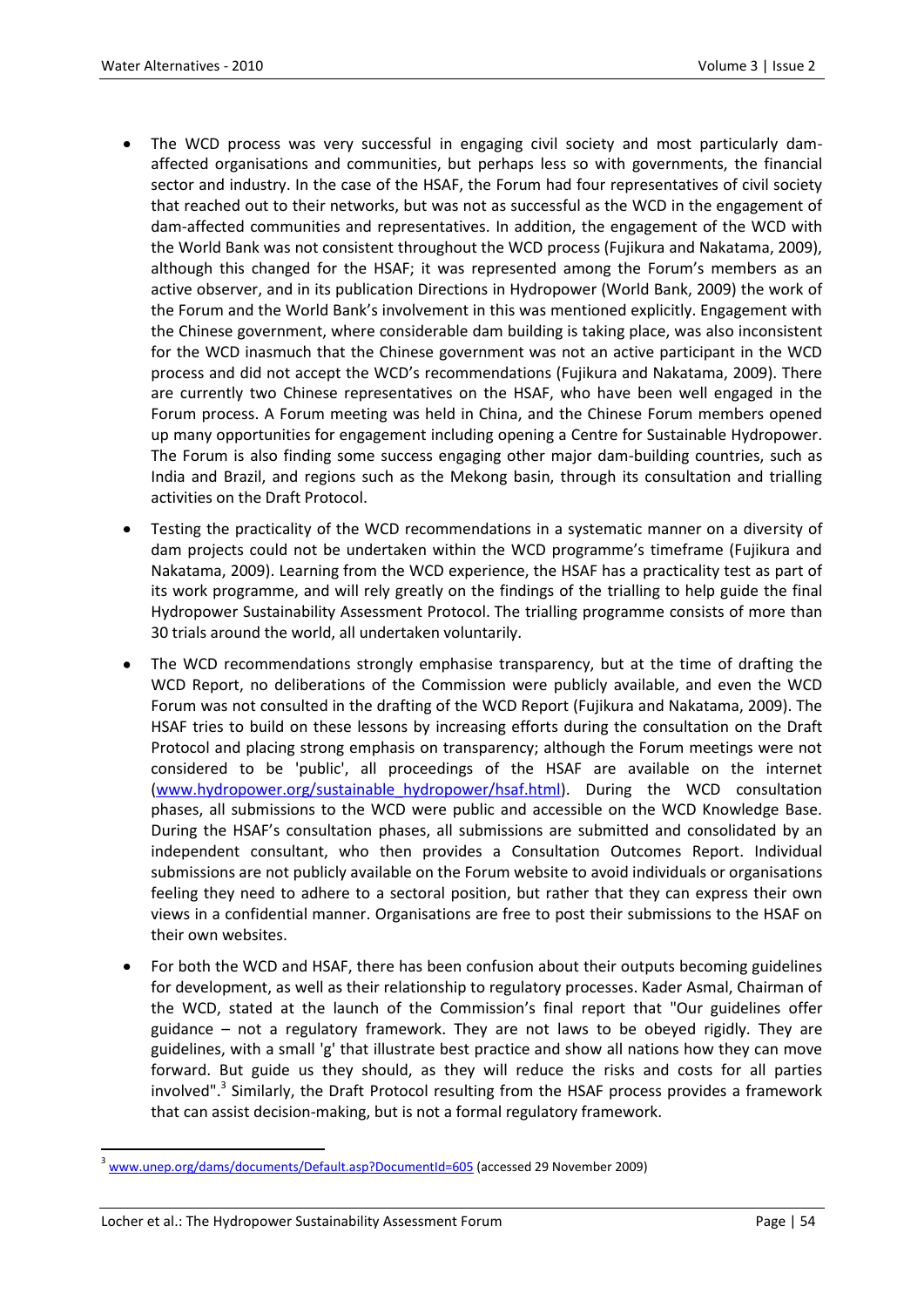#### **CHALLENGES FOR THE HYDROPOWER SUSTAINABILITY ASSESSMENT FORUM**

Section I on Strategic Assessments has been conceptually challenging for the Forum. There is no question amongst the stakeholders that this section addresses critical issues, and if issues such as demonstrated need and options assessment are well addressed at the outset, then any resultant hydropower project has a better chance of a smooth development pathway. It less clear, however, who or what is being assessed at this point in time, whereas for the other three sections it is clearly the hydropower project that is being assessed.

There is an ongoing challenge in finding the right balance between the level of 'specificity' in the Draft Protocol to guide scoring, versus more flexibly worded text that might enable judgements to be made relevant to a particular project context. Those most experienced in sustainability assessments, auditing and the hydropower industry favour a greater level of flexibility and allowance for judgement; greater specification of detail is helpful for stakeholders with little or no auditing experience, or direct experience within the hydropower industry, to apply the Protocol. It therefore comes down to the question of who will use the assessment tool. The long-term vision is of application by suitably trained, qualified and experienced auditors, as well as an application database to help inform scoring decisions, but these will take some time to develop.

Following on from the point about flexibility, there is a considerable challenge in developing a tool with applicability to a range of types, scales and national/geographic contexts. The Draft Protocol is highly comprehensive, and may consequently seem overwhelming. It has, though, attempted to provide guidance on when aspects are not relevant or can be scaled back, and also on applicability to single versus multipurpose projects, public versus private, single versus cascade projects, run-of-river versus reservoir, etc. The utility of this guidance will be tested during the trialling phase.

The engagement of dam-affected communities as well as governments in the Forum process has been a challenge, as there was little response from these sectors in the Phase 1 Consultation. In the HSAF's Phase 1 Consultation (Arup, 2009), some civil society representatives informed the Forum that they had invested considerable effort into the WCD process and did not want to engage again in a process that was not seen to be building clearly on the work of the WCD. In the HSAF's Phase 2 Consultation, engagement with civil society, dam-affected communities and governments was a particular point of focus.

During both consultation phases and in the trialling of the Draft Protocol, feedback and inputs have been actively sought. The processing of all the submissions and contributions from various stakeholder groups posed a challenge to the WCD (Fujikura and Nakatama, 2009) and will also need to be faced by HSAF.

The HSAF's aim of a 'broadly endorsed' sustainability assessment tool has created some confusion inasmuch that some quarters believe it is referring to a tool with global consensus. The HSAF has become increasingly aware that it needs to communicate clearly on the scope of its ambition and to define what is meant by endorsement. Remembering that this has built on an industry-owned product, broad endorsement has been with reference to Forum member organisations. It is hoped that beyond these organisations there will be support for the end product, but as a minimum requirement it is important to get the consensus and support of those working most closely on the new Protocol.

## **FUTURE DIRECTIONS**

The Forum's two-year work plan is seen by the Forum as a first phase, developing a broadly endorsed sustainability assessment tool for which there will be many possible future pathways, including the development of a sector standard. The Forum has been seeking feedback on the assessment tool in its two phases of consultation, but a good deal of feedback makes it clear that stakeholders want to know what happens next, what minimum requirements for acceptability will be built into a standard and how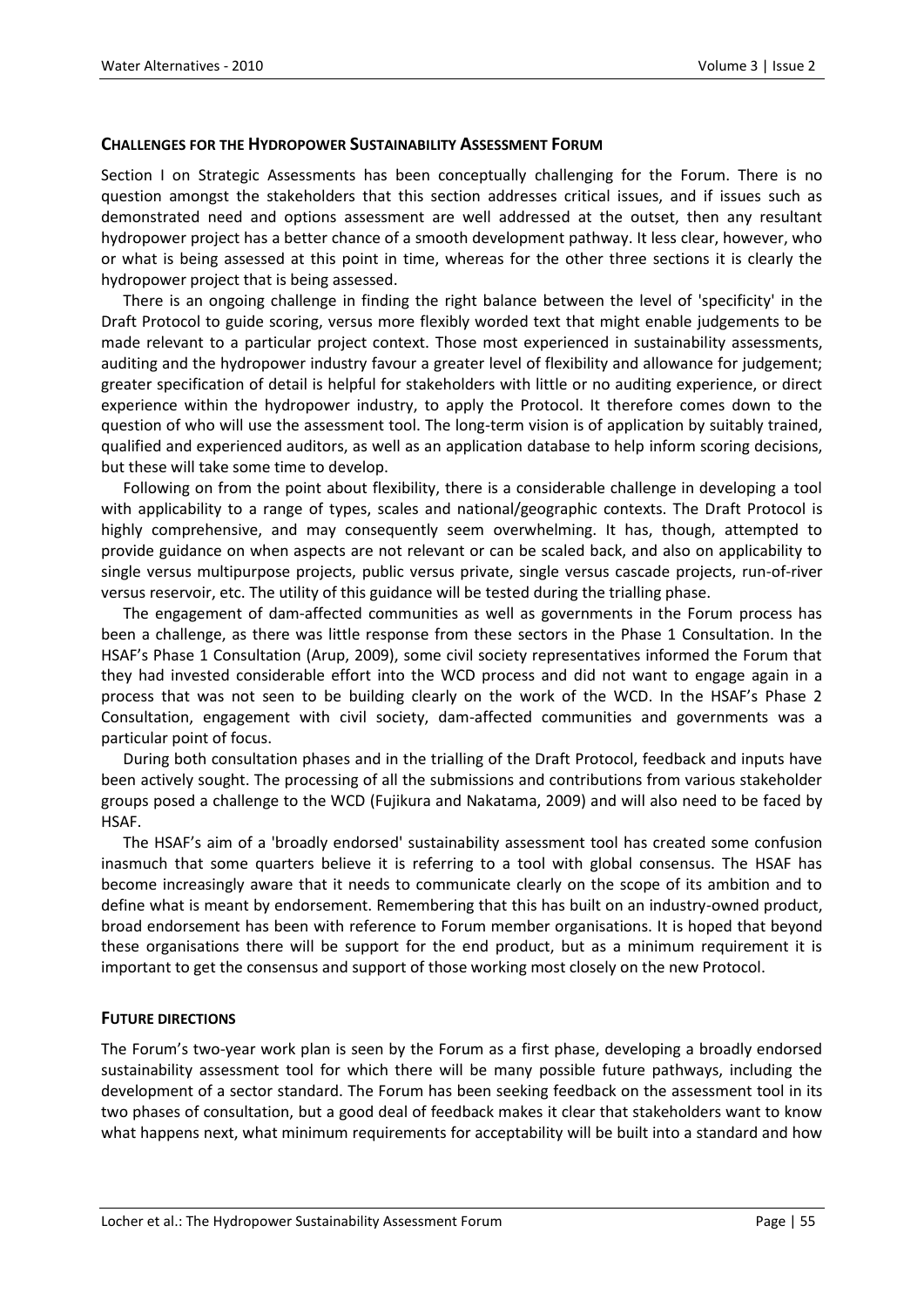will it be used, implemented and enforced. The Forum is conscious that it will need to communicate more clearly on these important questions.

There are many opportunities for following up on the initial step of design of a sustainable hydropower assessment tool, including various implementation and capacity building pathways and a sector standard. The Forum recognises that its work could be considered a pre-standard setting phase, but that if a future pathway is for the development of a standard, then the process for this would have to be defined. The Forum aims to be consistent with the *ISEAL Code of Good Practice for Setting Social and Environmental Standards* as far as practicable, so that its work will provide a good foundation stage for any future standard-setting process.

For both the HSAF and WCD, the follow up to these processes was undefined during the programmes themselves, but for both the need for follow up was fully recognised. In the case of the WCD, the follow up was defined following release of the Commission's final report at the final WCD Forum meeting. "General consensus emerged following the launch of the report that the WCD recommendations needed to be disseminated at the country and institutional level, taking the debate further through local multi-stakeholder processes. Accordingly, the DDP's mandate was established building on such consensus".<sup>4</sup> The UNEP Dams and Development Project (DDP) took up the dialogue established by the WCD's final report, considered how to take forward the WCD's recommendations into local contexts, promoted inclusive multi-stakeholder dialogue and promoted wide dissemination of the WCD materials. The Forum further recognises that dissemination, regional and national dialogues, training and awareness raising will be critical to the success of the Forum process following finalisation of the Protocol.

# **CLOSING**

The WCD was a pivotal point in the history of dam development. The intense concentration of scrutiny, dialogue, knowledge development and analysis during the two years of the WCD process changed the playing field for dam development in far-reaching ways, including the DDP dialogues and the sustainability commitments of many major hydropower companies through the IHA and companyspecific initiatives. The HSAF and the Hydropower Sustainability Assessment Protocol should not be seen to be in conflict with the WCD or its recommendations. The HSAF process takes many of the WCD recommendations on board and – by focusing on the operational implications – provides an opportunity to resume and advance the discussions around sustainable hydropower among the supporters and critics of the WCD recommendations. The HSAF also has the potential to provide a significant step forward in advancing sustainability in the hydropower sector, and its members are fully committed to making the most of this potential.

# **REFERENCES**

 $\ddot{\phantom{a}}$ 

- Arup. 2009. HSAF Phase I consultation: Consultation outcomes report. 27 February 2009. Report to the Hydropower Sustainability Assessment Forum on the outcomes of the HSAF Phase 1 Consultation. Leeds: Ove Arup and Partners Ltd.
- Fujikura R. and Nakayama M. 2009. Lessons learned from the World Commission on Dams. *International Environmental Agreements: Politics, Law and Economics* 9(2): 173-190.
- IHA (International Hydropower Association). 2004. *International Hydropower Association Sustainability Guidelines*. London: International Hydropower Association.
- IHA. 2006. *International Hydropower Association Sustainability Assessment Protocol*. London: International Hydropower Association.

<sup>4</sup> [www.unep.org/dams/documents/Default.asp?DocumentId=605](http://www.unep.org/dams/documents/Default.asp?DocumentId=605) (accessed 29 November 2009)